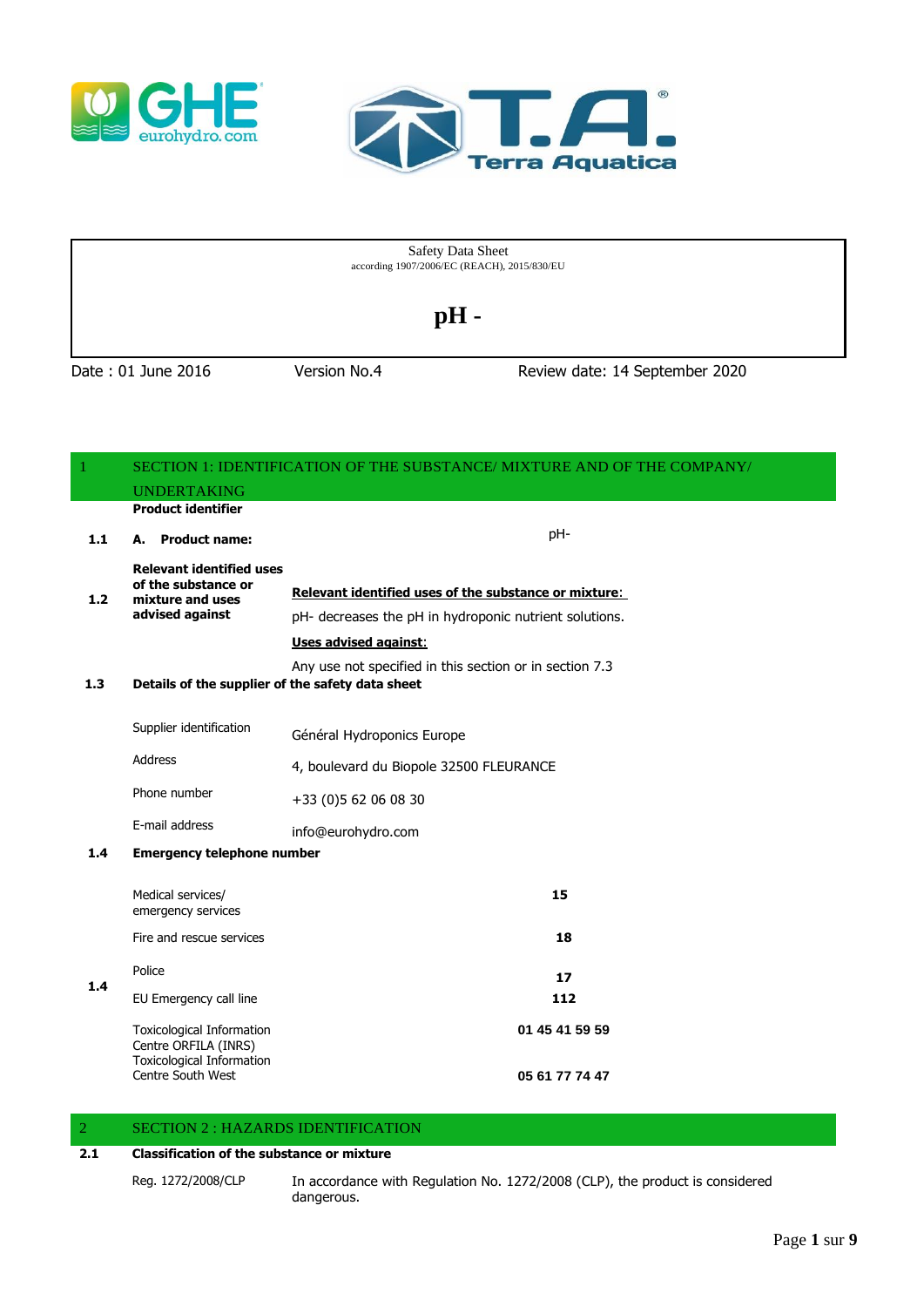Additional information :

| Hazards for humans       | Causes severe skin burns and eye damage. |
|--------------------------|------------------------------------------|
| Enviromental hazards     | None                                     |
| Physico-chemical hazards | None                                     |
| Other hazards            | None                                     |

## **Labelling elements**

Labelling according to Regulation (EC) No 1272/2008 [CLP]

Hazard pictograms



| 2.2 | Signal word<br>Substances      | <b>DANGER</b><br>Nitric Acide                                                       |
|-----|--------------------------------|-------------------------------------------------------------------------------------|
|     | Hazard statements H:           | H314 Causes skin burns                                                              |
|     |                                | H318 Causes serious eye damage.                                                     |
|     | Precautionary statements<br>P: | Phrases P                                                                           |
|     |                                | P101 If you consult a doctor, keep the container or label available                 |
|     |                                | P102 Keep out of reach of children                                                  |
|     |                                | P103 Read the label before use                                                      |
|     |                                | P280 Wear protective gloves. Wear eye or face protection. Wear protective clothing. |

#### **2.3 Other hazards**

| ١r<br>ıΓ<br>۰.<br>×<br>۰, |
|---------------------------|
|---------------------------|

| 3   |                                | <b>SECTION 3: COMPOSITION/INFORMATION ON INGREDIENTS</b>      |                             |                   |
|-----|--------------------------------|---------------------------------------------------------------|-----------------------------|-------------------|
| 3.1 | <b>Substances</b>              | Not applicable                                                |                             |                   |
| 3.2 | <b>Mixtures</b><br><b>Name</b> | pH-                                                           |                             |                   |
|     | <b>Description</b>             | pH- consists of nitric acid, phosphoric acid and citric acid. |                             |                   |
|     | <b>Chemical name</b>           |                                                               | Weight % content (or range) | <b>CAS NUMBER</b> |
|     | Citric acid                    |                                                               | 8.5                         | 5949-29-1         |
|     | Phosphoric acid                |                                                               | 8.9                         | 7664-38-2         |
|     | Nitric acid                    |                                                               | 7.2                         | 7697-37-2         |

## 4 SECTION 4 : FIRST AID MEASURES

In general, if in doubt or if symptoms persist, seek medical attention. Do not give anything by mouth to an unconscious person.

**4.1 Description of first aid measures**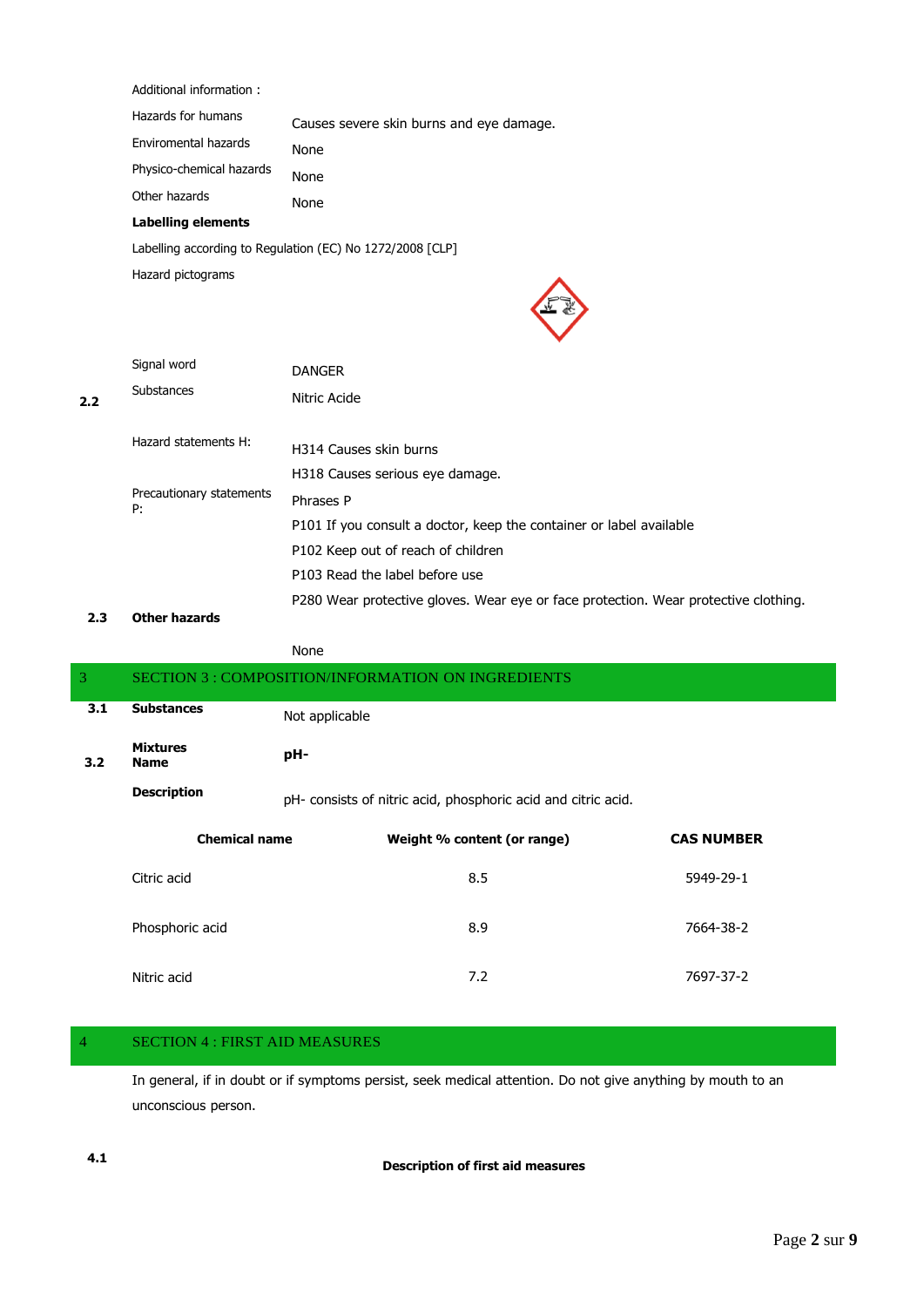|     | Following eye contact                                                    | Wash immediately with plenty of water, keeping the eyelids well apart, and consult a<br>specialist.                                                                                                                                                                                                                                       |
|-----|--------------------------------------------------------------------------|-------------------------------------------------------------------------------------------------------------------------------------------------------------------------------------------------------------------------------------------------------------------------------------------------------------------------------------------|
|     | Following skin contact                                                   | Rinse the irritated area thoroughly with soapy water. Remove contaminated clothing.                                                                                                                                                                                                                                                       |
|     | Following ingestion                                                      | Do not induce vomiting, seek medical attention immediately by showing the product                                                                                                                                                                                                                                                         |
|     | Following inhalation                                                     | label.<br>Move the victim to fresh air. Keep her warm and at rest. Seek medical attention if                                                                                                                                                                                                                                              |
|     | Self-protection of the first<br>aider                                    | breathing is impaired.<br>Depending on the first aid setting, wear appropriate protective equipment including a<br>mask or filtered respirator and, if necessary, in the presence of another co-worker.<br>Always wear protective gloves and a resuscitation mask in case of artificial respiration.                                      |
|     | Other information                                                        | Wash hands thoroughly after giving first aid. If your clothing becomes contaminated<br>with a chemical during first aid procedures, change it.<br>For further details of first aid administration, including but not limited to more serious<br>health effects, the doctor may consult the Toxicological Information Centre, hotline: see |
| 4.2 | <b>Most important</b><br>symptoms and effects,<br>both acute and delayed | section 1.4<br>No known effect                                                                                                                                                                                                                                                                                                            |
|     | <b>Indication of any</b>                                                 | If decomposition products are inhaled in a fire, symptoms may be delayed.                                                                                                                                                                                                                                                                 |
|     | immediate medical                                                        | The exposed person may need to be placed under medical supervision for 48 hours.                                                                                                                                                                                                                                                          |
| 4.3 | attention and special                                                    |                                                                                                                                                                                                                                                                                                                                           |
|     | treatment needed                                                         |                                                                                                                                                                                                                                                                                                                                           |
|     |                                                                          |                                                                                                                                                                                                                                                                                                                                           |
| 5   | <b>SECTION 5: FIREFIGHTING MEASURES</b>                                  |                                                                                                                                                                                                                                                                                                                                           |
|     | <b>Extinguishing media</b>                                               |                                                                                                                                                                                                                                                                                                                                           |
|     |                                                                          | The product is not flammable. Fire hazard low due to the flammability characteristics of<br>the product under normal storage, handling and use conditions.                                                                                                                                                                                |
|     |                                                                          | Suitable extinguishing media:                                                                                                                                                                                                                                                                                                             |
| 5.1 |                                                                          | In the event of a nearby fire or continued combustion, caused by improper handling,<br>storage or use, the following extinguishing media may be used: carbon dioxide (CO2),<br>foam, chemical powders, and in the event of a widespread fire, also water spray.<br>Inappropriate extinguishing media:                                     |
|     |                                                                          | In case of fire, do not use: Water jet                                                                                                                                                                                                                                                                                                    |
|     | <b>Special hazards arising</b>                                           | Due to its flammability characteristics, the product does not contain a fire hazard under                                                                                                                                                                                                                                                 |
|     | from the substance or                                                    | normal conditions of storage, handling and use.                                                                                                                                                                                                                                                                                           |
|     | mixture                                                                  | A fire in the surrounding space will often produce thick black smoke. Exposure to                                                                                                                                                                                                                                                         |
| 5.2 |                                                                          | compositional products may result in health hazards. Do not breathe fumes.                                                                                                                                                                                                                                                                |
|     |                                                                          | Decomposition products may include the following materials:                                                                                                                                                                                                                                                                               |
|     |                                                                          | oxides of nitrogen                                                                                                                                                                                                                                                                                                                        |
|     |                                                                          | phosphorus oxides                                                                                                                                                                                                                                                                                                                         |
|     |                                                                          | Carbon Dioxide                                                                                                                                                                                                                                                                                                                            |
|     |                                                                          | Carbon monoxide                                                                                                                                                                                                                                                                                                                           |
|     |                                                                          | This product is toxic to aquatic life. Fire water contaminated with this product should be                                                                                                                                                                                                                                                |
|     |                                                                          | contained and prevented from being discharged to a watercourse or sewer.                                                                                                                                                                                                                                                                  |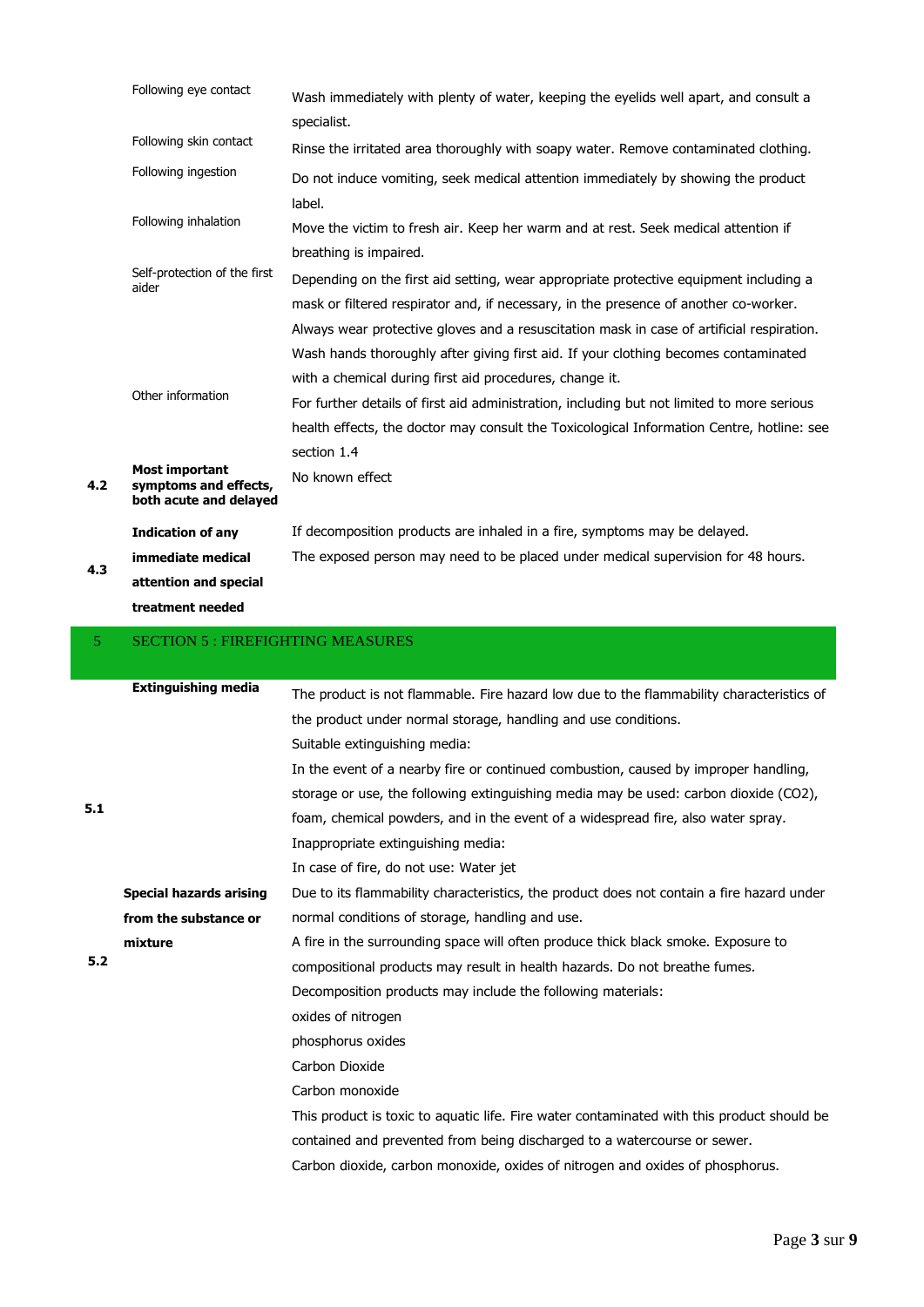|     | <b>Advice for firefighters</b> | Protective actions to be taken when fighting fires                                         |
|-----|--------------------------------|--------------------------------------------------------------------------------------------|
|     |                                | Quickly isolate the site by evacuating all persons from the area near the incident in case |
|     |                                | of fire. Do not take any action involving a personal risk or in the absence of adequate    |
|     |                                | training. Keep containers away from fire if it can be done without risk. Use water or      |
|     |                                | water spray to keep containers exposed to fire cool.                                       |
| 5.3 |                                | Appropriate protective equipment                                                           |
|     |                                | The product is not combustible. In the event of a fire in the surrounding area,            |
|     |                                | appropriate extinguishing media and protective equipment may be used for the other         |
|     |                                | materials present (full protective clothing and personal respiratory equipment), in        |
|     |                                | accordance with EN469 for a basic level of protection against chemical incidents. Have a   |
|     | <b>Other information</b>       | minimum of emergency facilities or intervention elements (fire blankets, medicine kit,     |
|     |                                | etc.) in accordance with Directive 89/654/EC.                                              |
|     |                                | Additional provisions:                                                                     |
|     |                                | Respond in accordance with the Internal Emergency Plan and the Fact Sheets on              |
|     |                                | Accident and Other Emergency Response. Remove all sources of ignition. In case of          |
| 5.4 |                                | fire, if possible, refrigerate containers and storage tanks for products that may ignite   |
|     |                                | and explode as a result of high temperatures. Avoid spilling products used to extinguish   |
|     |                                | the fire in the aquatic environment.                                                       |
| 6   |                                | <b>SECTION 6: ACCIDENTAL RELEASE MESURES</b>                                               |
|     |                                |                                                                                            |
| 6.1 |                                | Personal precautions, protective equipment and emergency procedures                        |
|     | For non-emergency              | Encura good vantilation                                                                    |

For non-emergency<br>
Ensure good ventilation. In case of accidental release of a large quantity, evacuate all personnel and allow access only to trained operators with appropriate personal protective equipment. (See section 8)

For emergency responders Responders will be equipped with appropriate personal protective equipment. (See section8)

**Environmental precautions**

**6.2**



Avoid contamination of soil, sewers, surface water and groundwater. If this happens, inform the competent authorities.

#### **Methods and material for containment and cleaning up**

| 6.3 |                                       |                                                                                           |
|-----|---------------------------------------|-------------------------------------------------------------------------------------------|
|     | For containment:                      | Sewer coverage                                                                            |
|     | For cleaning up:                      | Mechanically collect the spilled product and remove the remains by water jets. Provide    |
|     |                                       | sufficient ventilation of the spillage area. Contaminated material must be disposed of in |
|     |                                       | accordance with point 13.                                                                 |
|     | <b>Reference to other</b><br>sections | Collect the residues in an identified container: see point 13 for disposal.               |
|     |                                       | Personal protective equipment: see section 8                                              |
| 6.4 |                                       | Withdrawal considerations: see section 13.                                                |
|     |                                       | See section 1 for emergency contact information.                                          |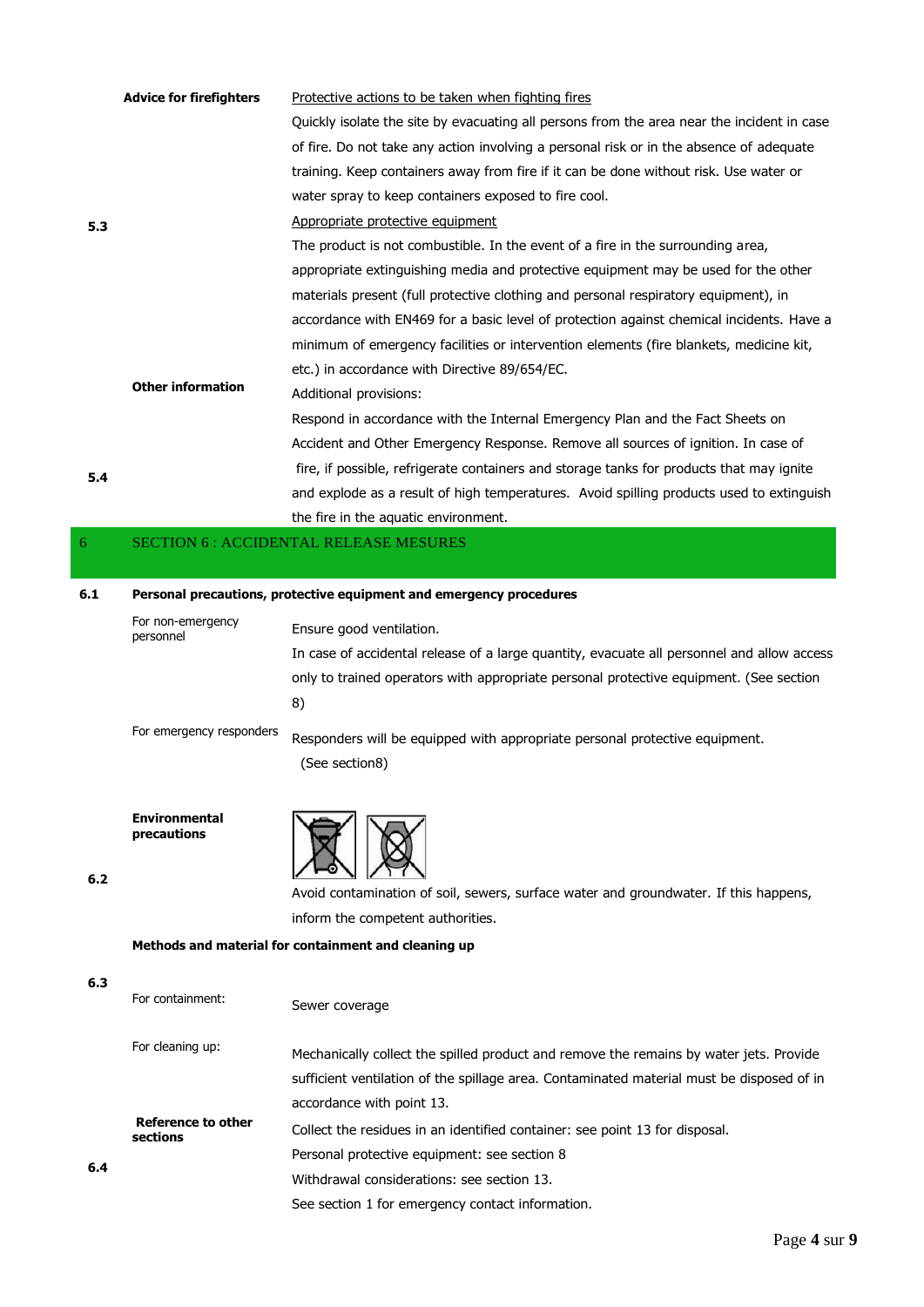## 7 SECTION 7 : HANDLING AND STORAGE

|     | <b>Precautions for safe</b><br>handling                                          | Avoid formation of suspended particles and dispersion of the product in the air.          |
|-----|----------------------------------------------------------------------------------|-------------------------------------------------------------------------------------------|
|     |                                                                                  | Provide adequate ventilation in areas where suspended particles develop.                  |
|     |                                                                                  | Keep away from flames and sparks. Do not smoke. Keep away from heat and other             |
| 7.1 |                                                                                  | sources of fire.                                                                          |
|     |                                                                                  | Do not eat, drink or smoke in work areas.                                                 |
|     |                                                                                  | Wash hands after each use.                                                                |
|     | <b>Conditions for safe</b><br>storage, including any<br><i>incompatibilities</i> | Ensure adequate local ventilation or exhaust.                                             |
|     |                                                                                  | Store container upright, tightly closed in a cool, dry, well-ventilated place. Keep under |
| 7.2 |                                                                                  | lock and key.                                                                             |
|     |                                                                                  | Close containers before and after each use to avoid sources of moisture or heat. Store    |
|     |                                                                                  | in labelled bottles.                                                                      |
|     |                                                                                  | Store in waterproof areas if possible.                                                    |
|     | Specific end use(s)                                                              | No specific end uses.                                                                     |
|     |                                                                                  | Good practices: keep in closed containers. Close containers before and after each use to  |
| 7.3 |                                                                                  | avoid sources of moisture or heat. Store in areas with waterproof pavement.               |

#### 8 SECTION 8 : EXHIBITION CONTROLS/INDIVIDUAL PROTECTION

| 8.1 | <b>Control parameters</b>                           | No applicable.                                                                           |
|-----|-----------------------------------------------------|------------------------------------------------------------------------------------------|
|     |                                                     | Respect good industrial hygiene practices                                                |
| 8.2 | <b>Exposure controls</b>                            |                                                                                          |
|     | Appropriate engineering<br>controls                 | No special controls. Good general ventilation should be sufficient to control worker     |
|     |                                                     | exposure to airborne contaminants.                                                       |
|     | Individual protection<br>measures, such as personal | Use individual protection placed on the market in accordance with the provisions of      |
|     | protective equipment                                | Regulation (EU) 2016/425 of the European Parliament and of the Council of 9 March        |
|     |                                                     | 2016.                                                                                    |
|     |                                                     | Personal protective equipment must be adapted to the risk, kept clean and properly       |
|     |                                                     | maintained in compliance with the provisions of the labour code.                         |
|     | Eye/face protection                                 | It is necessary to wear protective goggles complying with standard NF EN166 before       |
|     | Skin protection                                     | handling chemicals.                                                                      |
|     |                                                     | Hands: Wear suitable protective gloves in case of prolonged or repeated contact with     |
|     |                                                     | the product.                                                                             |
|     |                                                     | Use suitable protective gloves resistant to chemical agents in accordance with NF        |
|     |                                                     | EN374.                                                                                   |
|     | Respiratory protection                              | Assurer une ventilation adéquate, surtout dans les endroits clos.                        |
|     | Body protection                                     | Wear appropriate protective clothing.                                                    |
|     |                                                     | After contact with the product, all parts of the body that have been in contact with the |
|     |                                                     | product must be washed.                                                                  |
|     | Environmental exposure<br>controls                  | No data available                                                                        |

'AL AND CHEMICAL PROPERTIE

## **9.1 Information on basic physical and chemical properties**

Appearance Physical state: All pH- compounds are in aqueous solution. Color: yellowish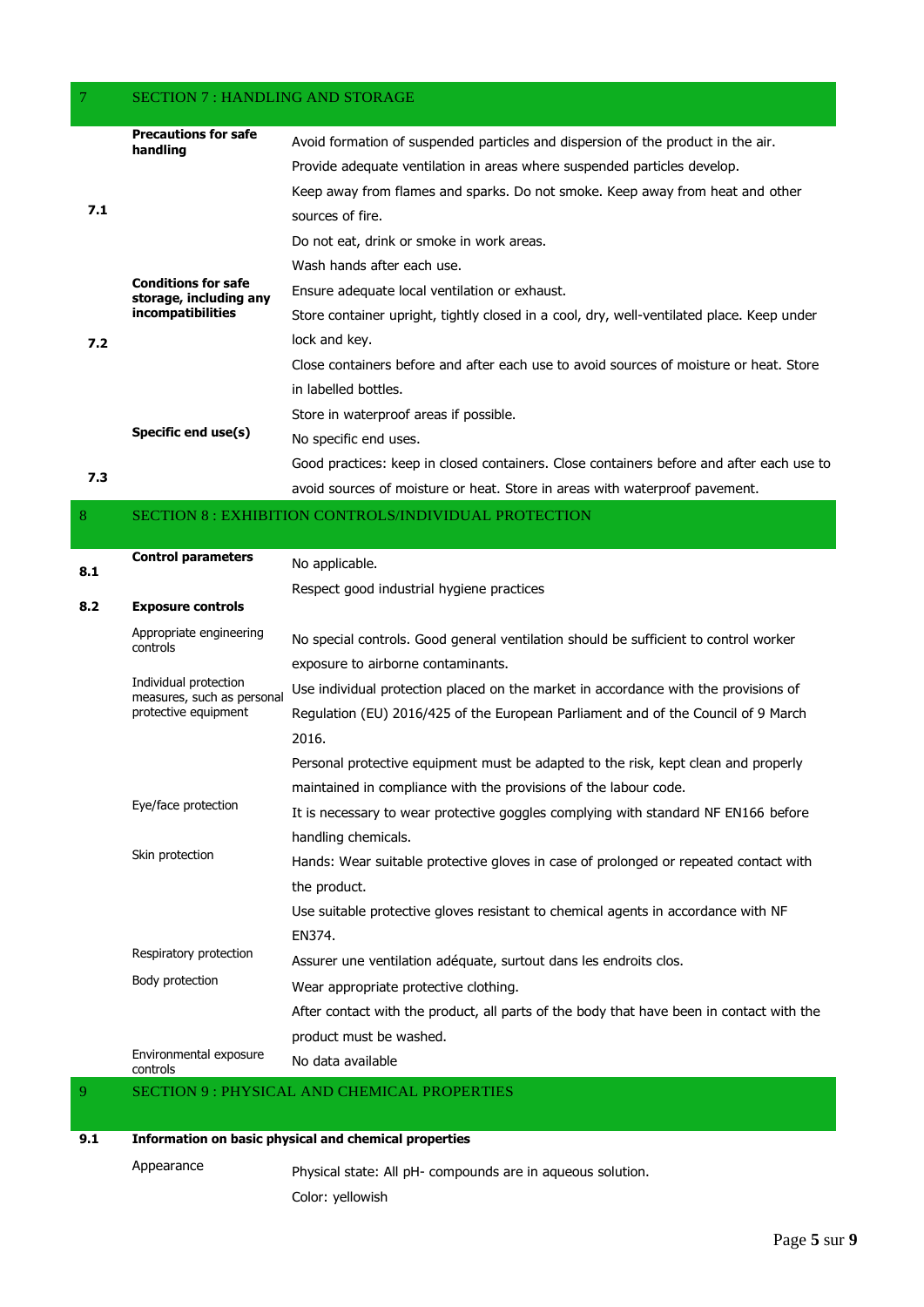| Odour                                                     | None                                     |
|-----------------------------------------------------------|------------------------------------------|
| pH                                                        | 0.12                                     |
| Melting point                                             | $-8^{\circ}$ C                           |
| Freezing point                                            | Not determined                           |
| Initial boiling point and<br>boiling range<br>Flash point | 104°C                                    |
|                                                           | Not determined                           |
| Evaporation rate                                          | Not determined                           |
| Flammability (solid, gas)                                 | Non inflammable                          |
| Upper/lower<br>flammability or explosive<br>limits        | Not applicable                           |
| Vapour pressure                                           | 2.3 Kpa (17.5mm Hg)                      |
| Vapour density                                            | Not determined                           |
| Relative density                                          | 1.13                                     |
| Solubility(ies) 20°C                                      | Entirely soluble                         |
| Partition coefficient: n-<br>octanol/water                | Not determined                           |
| Auto-ignition<br>temperature                              | Not determined                           |
| Decomposition<br>temperature                              | Not determined                           |
| Viscosity                                                 | Kinematics (Room temperature) 0.01 cm2/s |
| <b>Explosive properties</b>                               | Not determined                           |
| Oxidising properties                                      | Not determined                           |
| Refraction index                                          | Not determined                           |
| Rotary power                                              | Not determined                           |
|                                                           |                                          |

**9.2 Other information** No other information

# 10 SECTION 10 : STABILITY AND REACTIVITY **10.1 Reactivity** No particular risk of reaction with other materials under normal conditions of use. **10.2 Chemical stability** pH- is stable at room temperature in closed packages and under normal storage and handling conditions. No hazardous polymerization can be produced by any of these components. **10.3 Possibility of hazardous**  No risk of dangerous reactions under normal use and storage conditions. **reactions 10.4 Conditions to avoid** No special conditions to avoid. Follow usual precautionary practices regarding chemicals. **10.5 Incompatible materials** Oxidizing materials, metals **10.6 Hazardous decomposition products** nitrogen oxide. At very high temperatures, decomposition products are formed: phosphorus oxide and 11 SECTION 11 : TOXICOLOGICAL INFORMATION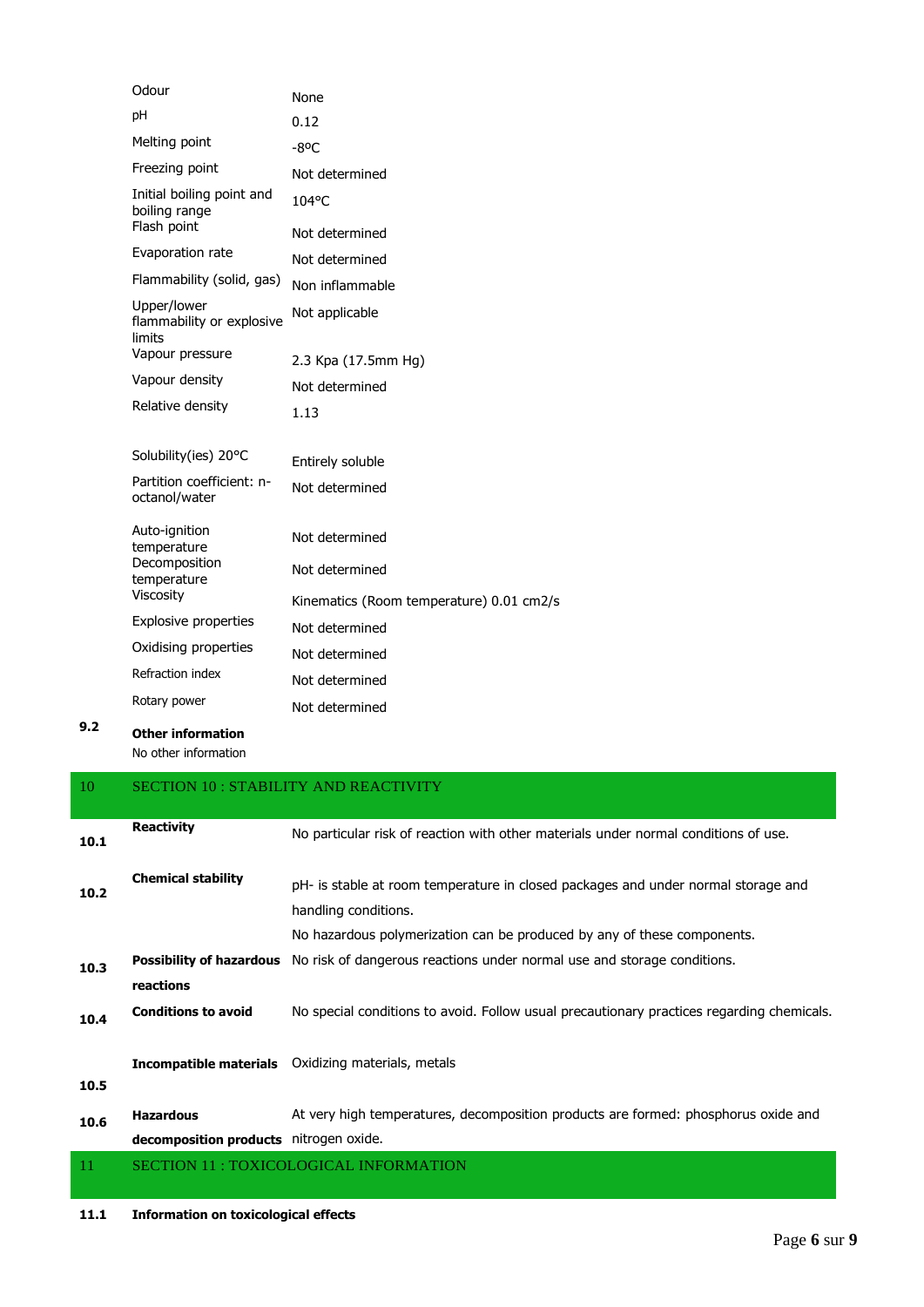| a) acute toxicity;<br>(b) skin corrosion/irritation;                                                                                                                                                                                                                                                                                  | <b>Estimated acute toxicity</b>                                                                                                                                                                                       | <b>Value</b> |  |
|---------------------------------------------------------------------------------------------------------------------------------------------------------------------------------------------------------------------------------------------------------------------------------------------------------------------------------------|-----------------------------------------------------------------------------------------------------------------------------------------------------------------------------------------------------------------------|--------------|--|
| (c) serious eye                                                                                                                                                                                                                                                                                                                       | By mouth                                                                                                                                                                                                              | 58027.1mg/kg |  |
| damage/irritation;<br>(d) respiratory or skin<br>sensitisation;<br>(e) germ cell mutagenicity;<br>(f) carcinogenicity;<br>(g) reproductive toxicity;<br>(h) STOT-single exposure;<br>(i) STOT-repeated<br>exposure;<br>(j) aspiration hazard<br>Symptoms related to the<br>physical, chemical and<br>toxicological<br>characteristics | Inhalation : No known significant effects or critical hazards.<br>Ingestion: No known significant effects or critical hazards.<br>Skin contact: Pain or irritation redness blistering may occur - causes severe burns |              |  |
|                                                                                                                                                                                                                                                                                                                                       | Eye contact: Pain and tearing redness - causes severe eye damage                                                                                                                                                      |              |  |
| Delayed and immediate<br>effects as well as<br>chronic effects from<br>short- and long-term<br>exposure<br>Interactive effects                                                                                                                                                                                                        | No known symptoms<br>No known significant effects or critical hazards.                                                                                                                                                |              |  |
| Absence of specific data                                                                                                                                                                                                                                                                                                              | No data available                                                                                                                                                                                                     |              |  |
| <b>Mixtures</b>                                                                                                                                                                                                                                                                                                                       | No data available                                                                                                                                                                                                     |              |  |
| Mixture versus<br>substance information                                                                                                                                                                                                                                                                                               | No known adverse effects or symptoms resulting from exposure to the mixture or its<br>components.                                                                                                                     |              |  |

## 12 SECTION 12 : ECOLOGICAL INFORMATION

| 12.1 | <b>Toxicity</b>                              | <b>Product name</b>                                                                | Result                                                 | <b>Species</b>  | <b>Exposure</b>  |  |
|------|----------------------------------------------|------------------------------------------------------------------------------------|--------------------------------------------------------|-----------------|------------------|--|
|      |                                              | Citric acid                                                                        | LD50 160000µg/l sea                                    | Crustaceae:     |                  |  |
|      |                                              |                                                                                    | water                                                  | Carcinus maenas | 48H              |  |
|      |                                              |                                                                                    |                                                        | adult           |                  |  |
| 12.2 | <b>Persistence and</b>                       |                                                                                    | No data available to date to the best of our knowledge |                 |                  |  |
| 12.3 | degradability                                |                                                                                    |                                                        |                 |                  |  |
|      | <b>Bioaccumulative</b><br>potential          | <b>Product name</b>                                                                | LogP <sub>ow</sub>                                     | <b>FBC</b>      | <b>Potential</b> |  |
|      |                                              | Citric acid                                                                        | $-1.8$                                                 |                 | Low              |  |
| 12.4 | <b>Mobility in soil</b>                      | No data available to date to the best of our knowledge. Waste generation should be |                                                        |                 |                  |  |
|      |                                              | avoided or minimized as much as possible, and the product should not be discharged |                                                        |                 |                  |  |
| 12.5 |                                              | into sewers or waterways.                                                          |                                                        |                 |                  |  |
|      | <b>Results of PBT and vPvB</b><br>assessment | Not Applicable                                                                     |                                                        |                 |                  |  |
|      |                                              | Not Applicable                                                                     |                                                        |                 |                  |  |
| 12.6 | Other adverse effects                        |                                                                                    |                                                        |                 |                  |  |

## 13 SECTION 13 : DISPOSAL CONSIDERATIONS

|      | <b>Waste treatment</b><br>methods | The product can be disposed of we would do it with any industrial fertilizer. Follow local |
|------|-----------------------------------|--------------------------------------------------------------------------------------------|
|      |                                   | legislation.                                                                               |
|      |                                   | Do not discharge into sewers or waterways.                                                 |
|      |                                   | Waste: Waste management should be carried out without endangering human health             |
|      |                                   | and without harming the environment, in particular without creating a risk to water, air,  |
| 13.1 |                                   | soil, fauna and flora.                                                                     |
|      |                                   | Recycle or dispose of in accordance with current legislation, preferably by a licensed     |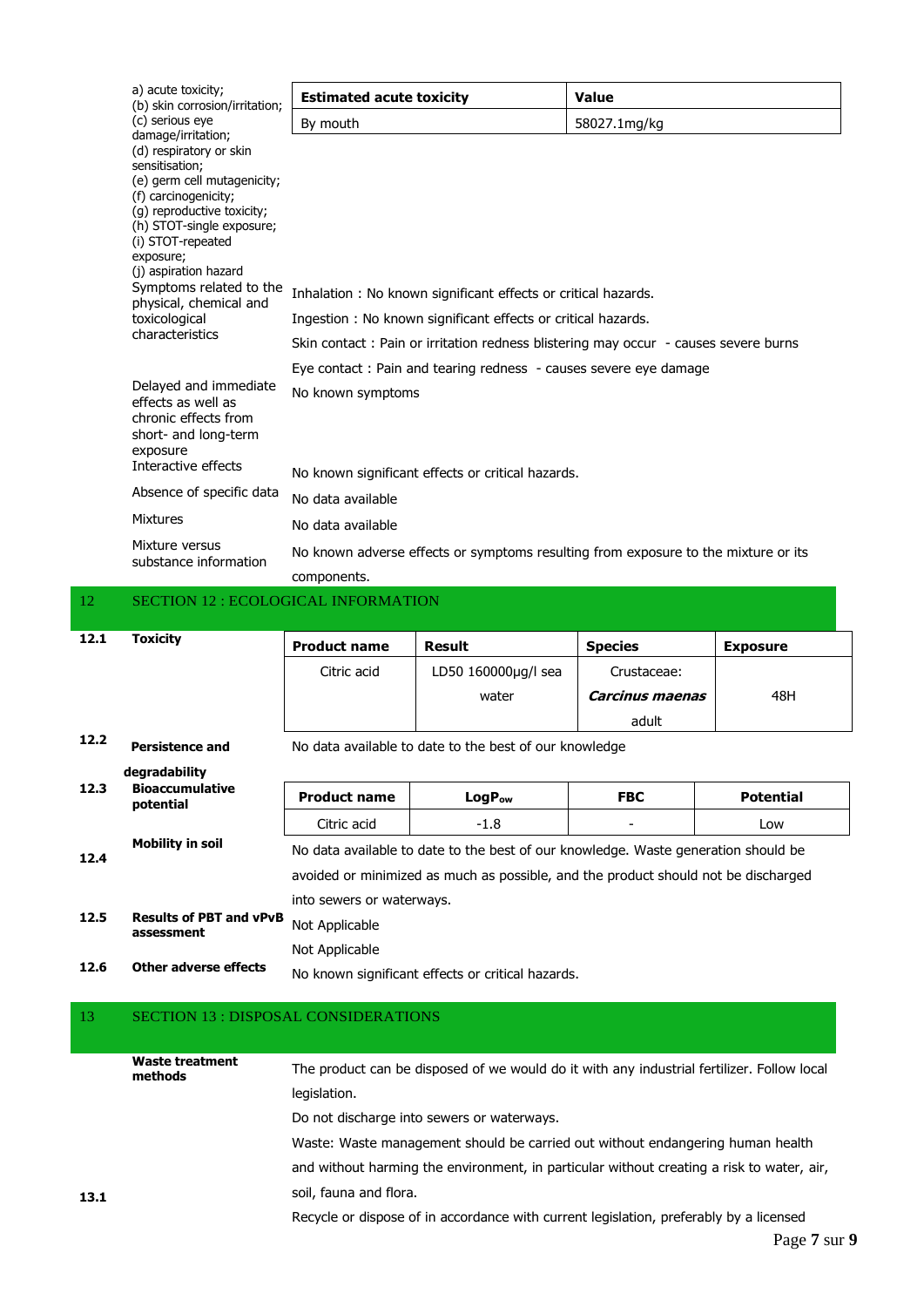collector or company.

Disposal of the product/packaging: Disposal into sewers or waterways is prohibited.

Residues and empty containers must be handled and disposed of in accordance with the relevant local/national legislation in force.

Follow the provisions of Directive 2008/98/EC on waste management.

Waste codes / waste designations according to LoW: Not determined

14 SECTION 14 : TRANSPORT INFORMATION

| 14.1 | <b>UN number</b>                          | Non-hazardous transport                                                                                                                                                                                           |  |  |
|------|-------------------------------------------|-------------------------------------------------------------------------------------------------------------------------------------------------------------------------------------------------------------------|--|--|
| 14.2 | <b>UN proper shipping</b><br>name         | Non-hazardous transport                                                                                                                                                                                           |  |  |
| 14.3 | <b>Transport hazard</b><br>class(es)      | Non-hazardous transport                                                                                                                                                                                           |  |  |
|      | <b>ADR</b><br><b>IMDG</b>                 | Non-hazardous transport                                                                                                                                                                                           |  |  |
| 14.4 | OACI/IATA<br><b>Packing group</b>         | Non-hazardous transport                                                                                                                                                                                           |  |  |
| 14.5 | <b>Environmental hazards</b>              | Transport with local purposes: always transport in correct and safe packaging. Make<br>sure that the persons transporting the product know the measures to be taken in case<br>of accident or accidental spillage |  |  |
|      | <b>Special precautions for</b>            | Non-hazardous transport.                                                                                                                                                                                          |  |  |
| 14.6 | user                                      |                                                                                                                                                                                                                   |  |  |
|      | <b>SECTION 15: REGULATORY INFORMATION</b> |                                                                                                                                                                                                                   |  |  |
| 15   |                                           |                                                                                                                                                                                                                   |  |  |
|      |                                           | Safety, health and environmental regulations/legislation specific for the substance or mixture                                                                                                                    |  |  |
| 15.1 | Reg. 1272/2008/CE                         | The product does not contain substances that can be classified as carcinogenic. 1 or 2<br>according to Reg.1272/2008/EC and subsequent updates.                                                                   |  |  |
|      | Reg. 830/2015/CE (REACH)                  | Not applicable                                                                                                                                                                                                    |  |  |
|      | Special hazards                           | None                                                                                                                                                                                                              |  |  |
| 15.2 | <b>Chemical safety</b><br>assessment      | Evaluation not yet completed                                                                                                                                                                                      |  |  |
| 16   | <b>SECTION 16: OTHER INFORMATION</b>      |                                                                                                                                                                                                                   |  |  |
|      | <b>Abbreviations and</b><br>acronyms:     | ETA = Acute Toxicity Estimation<br>$CLP =$ Regulation 1272/2008/EC on classification, labelling and packaging of substances                                                                                       |  |  |
| 16.1 |                                           | and mixtures<br>$DNEL = Derived no-effect dose$                                                                                                                                                                   |  |  |